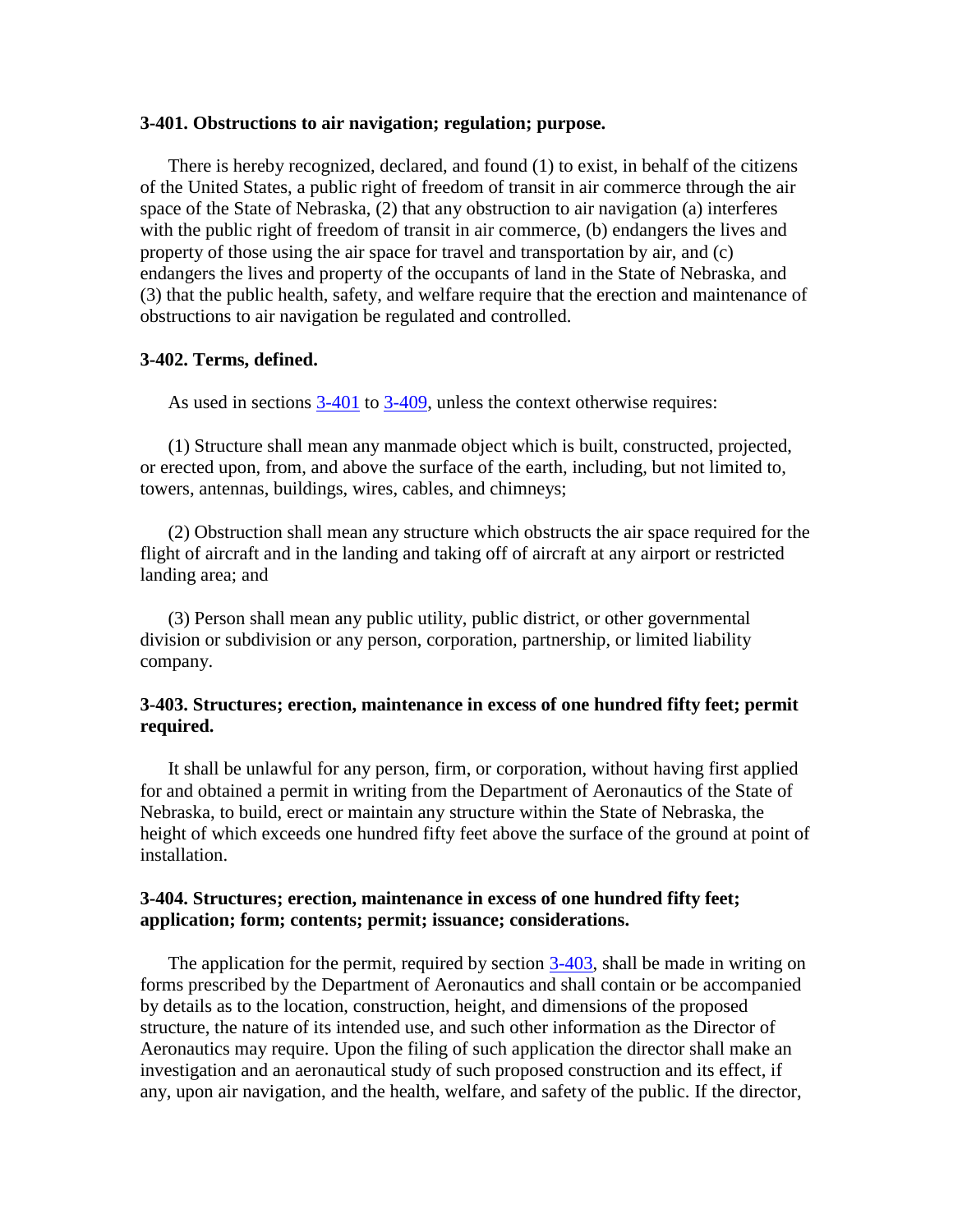upon such investigation, shall determine that such proposed structure will not constitute a hazard to air navigation and will not interfere unduly with the public right of freedom of transit in commerce through the air space affected thereby, he shall issue to the applicant a permit, required by section [3-403,](http://uniweb.legislature.ne.gov/laws/statutes.php?statute=3-403) authorizing the erection and construction of such structure, subject to such conditions as to marking and lighting as the department may prescribe by its rules and regulations, authorized by section [3-407.](http://uniweb.legislature.ne.gov/laws/statutes.php?statute=3-407) If he does not so determine, he shall deny the application. In making such investigation, aeronautical study, and determination, the director shall consider (1) the character of flying operations expected to be conducted in the area concerned, (2) the nature of the terrain, (3) the character of the neighborhood, (4) the uses to which the property concerned is devoted or adaptable, (5) the proximity to existing airports, airways, control areas, and control zones, (6) the height of existing, adjacent structures, and (7) all the facts and circumstances existing. He shall impose only such restrictions or requirements as may be reasonably necessary to effectuate the purpose of sections [3-401](http://uniweb.legislature.ne.gov/laws/statutes.php?statute=3-401) to [3-409.](http://uniweb.legislature.ne.gov/laws/statutes.php?statute=3-409)

### **3-405. Appeal; procedure.**

Any person aggrieved by any action of the Department of Aeronautics in granting or denying a permit under the terms of sections [3-401](http://uniweb.legislature.ne.gov/laws/statutes.php?statute=3-401) to [3-409](http://uniweb.legislature.ne.gov/laws/statutes.php?statute=3-409) may appeal the action, and the appeal shall be in accordance with the Administrative Procedure Act.

## **3-406. Existing structures; structures erected under authority of federal or state agency; zoning regulations; applicability of sections.**

The provisions of sections [3-403](http://uniweb.legislature.ne.gov/laws/statutes.php?statute=3-403) to [3-405](http://uniweb.legislature.ne.gov/laws/statutes.php?statute=3-405) shall not apply to structures hereafter erected under the authority of a license or permit issued by a federal agency or other state agency now having specific statutory jurisdiction over the air space, including authority to prohibit or regulate the height of structures for the promotion of safety in aviation, nor to existing structures. Nothing in sections [3-401](http://uniweb.legislature.ne.gov/laws/statutes.php?statute=3-401) to [3-409](http://uniweb.legislature.ne.gov/laws/statutes.php?statute=3-409) shall be construed to limit or abridge any right, power, or authority to zone property under the provisions of any other law of this state or of the federal government except, that in the event of any conflict between the regulations for height limits of structures, lighting, and marking adopted under the provisions of sections  $3-401$  to  $3-409$ , and any other regulations applicable to the same area, the more stringent limitation or requirement shall govern and prevail.

#### **3-407. Structures; lighting; rules and regulations; department adopt.**

All structures outside the corporate limits of cities and villages, exceeding a height of two hundred feet above the surface of the ground, and all structures within the corporate limits of cities and villages exceeding a height of five hundred feet shall be marked and lighted in accordance with rules and regulations established by the Department of Aeronautics. The department is authorized to adopt and promulgate rules and regulations for the marking and lighting of such structures in a manner calculated to prevent collisions with such structures by aircraft. It shall be the duty of the persons, firms, and corporations owning, maintaining, or using such structures to provide and maintain such marking and lighting.